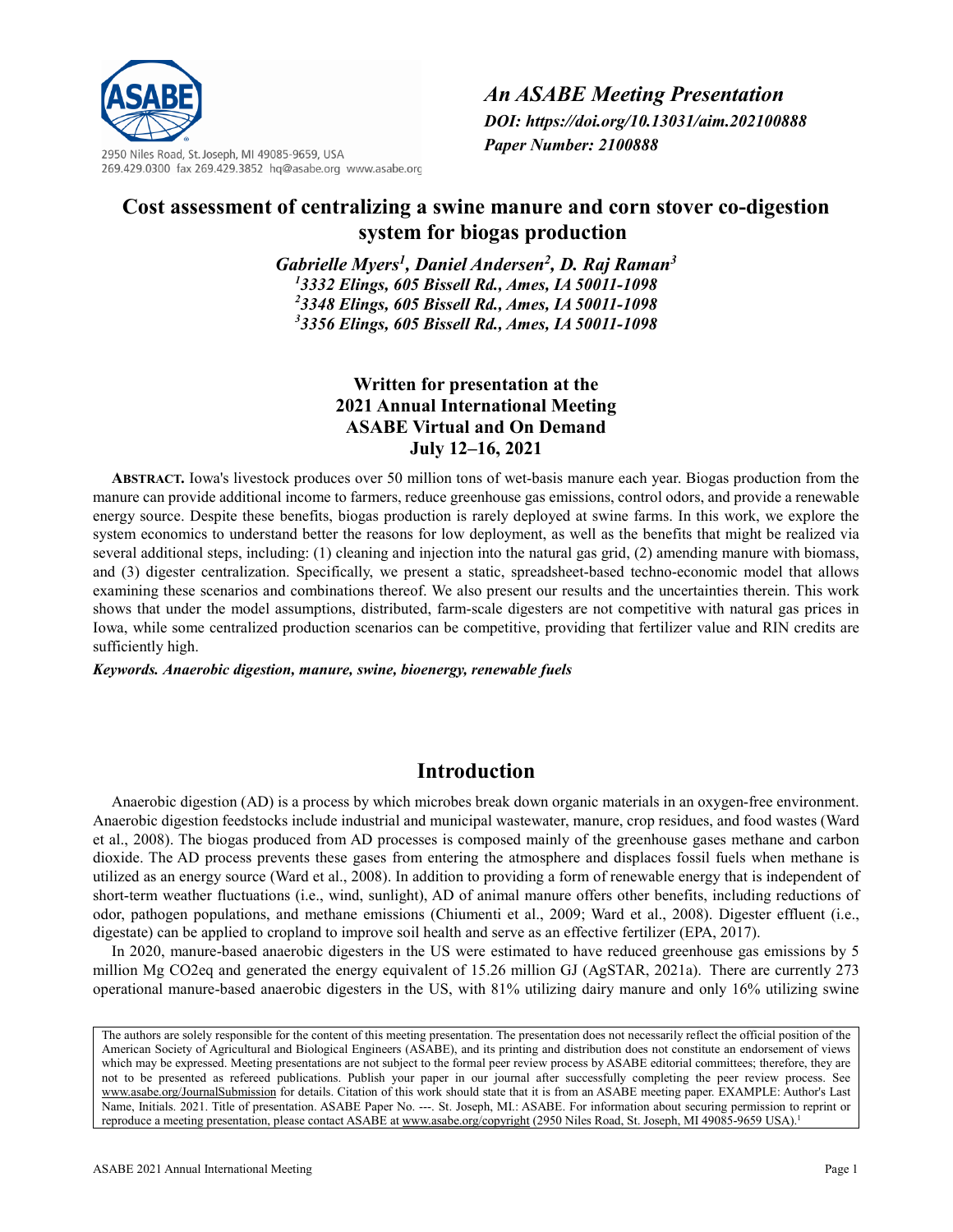manure. (AgSTAR, 2021a). According to AgSTAR (2018), swine manure-based digestion systems can be profitable at greater than 2,000 head scales. Iowa has more swine farms that fit this category than any other US state, with over 2,000 eligible farms. These farms represent a combined 23 GJ/yr energy production potential.

Multiple investigators have attempted to understand the costs of farm-based energy from swine AD, with a wide range of results. Bhatt and Tao (2020) modeled costs for swine manure digestion ranging from flows of  $1 - 227$  Mg wet manure per day, finding estimated energy costs of \$20 – \$130 per GJ, much higher than the cost of natural gas in the United States. A much earlier study by Beddoes et al. (2007) reported swine manure AD followed by electricity generation to provide electricity at \$20 – \$30 per GJ. When considering only the biogas production portion of these systems, the cost of energy production ranged from \$3 - \$6 per GJ. Beddoes et al. (2007) reported the lowest value from a covered anaerobic lagoon and represented a single report. Faulhaber et al. (2012) explored the impact of digester size on AD energy costs and defined a dimensionless methane cost ratio (MCR) by dividing the biogas energy cost (\$/GJ) by the retail price of natural gas (\$/GJ). They showed that under baseline assumptions, even large (1000 head) systems had MCR  $> 1$ , but that carbon credits and low-interest loans could make these systems more economically competitive.

Historically, the failure rate of farm-based digesters is relatively high. In 1998, this rate was approximately 50% (Lusk, 1998). The low economic return on these systems may be one driving factor. According to more recent AgStar data, this rate has decreased to approximately 23% (AgStar, 2021b). Aside from design and equipment failures, farm-based digesters have failed due to a lack of technical expertise on the farm. Due to their large scale, centralized digesters handling the manure of multiple farms may allow a dedicated operations staff to manage day-to-day maintenance tasks, reducing the management burden on farmers and potentially reducing digester abandonment (Bothi and Aldrich, 2005).

The majority of anaerobic digester projects since 2000 have been combined heat and power systems (CHP), but in recent years projects focused on producing renewable natural gas (RNG) for use in vehicles have become popular (AgSTAR, 2021a). These RNG projects are more costly due to the need for equipment to upgrade the biogas for pipeline injection. Still, they allow for the methane to qualify for Renewable Identification Numbers (RINs), creating an additional revenue source for the biogas producer. Our model allows the user to vary RIN values, permitting exploration of overall economics under different RIN-value scenarios.

Co-digesting manure with crop residues can increase the biochemical methane potential (BMP) of a digester and its energy production efficiency (González et al., 2020). However, these crop residues increase the solids loading of the digester and the volume of digestate produced, increasing the land needed for its application. Corn stover, a widely available crop residue in Iowa, is considered in our model, along with a land-use balance for its harvest and application of digestate.

In this work, we conduct a modeling effort for AD at individual large-scale swine farms typical of Iowa and a single large digester receiving manure and stover from five large swine farms. In all scenarios, corn stover is co-digested with the swine manure to increase the energy production of the digester. Additionally, we consider the impact of government policies such as zero-interest loans and RIN availability on the system's economic viability.

# **Methods**

### **Scenario description**

The cost of producing biogas was calculated for six different scenarios (represented as S1 through S6), reflecting typical Midwest agriculture in 2020. In each scenario, costs are calculated based on farm sizes of 4800 pigs. S1 consists of a single digester, receiving deep-pit effluent to which no additional water is added, but corn stover is added until 12% solids are reached. The biogas is cleaned and injected into the natural gas grid on site. In the second scenario, the assumptions are identical to S1. However, a volume of water equivalent to manure volume is added to the digester to permit more corn stover and higher biogas production. The same assumption for water is also applied to the rest of the scenarios. S3 calculates costs for five decentralized digesters that share the cost of a centralized cleaning and injection site. In this scenario, biogas must be transported, but each farm uses its manure. In S4, we consider a centralized anaerobic digester. Five farms haul their manure to the central digester, where the biogas is produced, cleaned, and injected. S5 is identical to S4 but uses a D5 RIN price instead of D3. S6 is also identical to S4, but no interest is applied to the capital costs to examine the impact of incentivizing policy.

### **Digester Input**

In each scenario, it is assumed that all of the manure produced is used in biogas production. The base manure production assumption is 4.5 L/day/head (Smith et al., 2017). The digesters are assumed to operate 24 hours per day for 340 days each year. The methane production potential for swine slurry is 350 mL/g volatile solids (VS) (Moody et al., 2011). We assume a total solids (TS) content of 8%, a VS content of 6%, and a density identical to water (1000 kg/m3). In each case, the manure is assumed to cost \$5/Mg (Aui and Wright). This cost is applied to all scenarios because we assume that a separate entity from the farm runs the digesters. Manure transportation is assumed to cost \$0.00057/L/km (0.0035/gal/mile; Andersen, 2016), and the distance to the central digester is 4 km (2.5 miles) for each farm. Manure transportation costs are only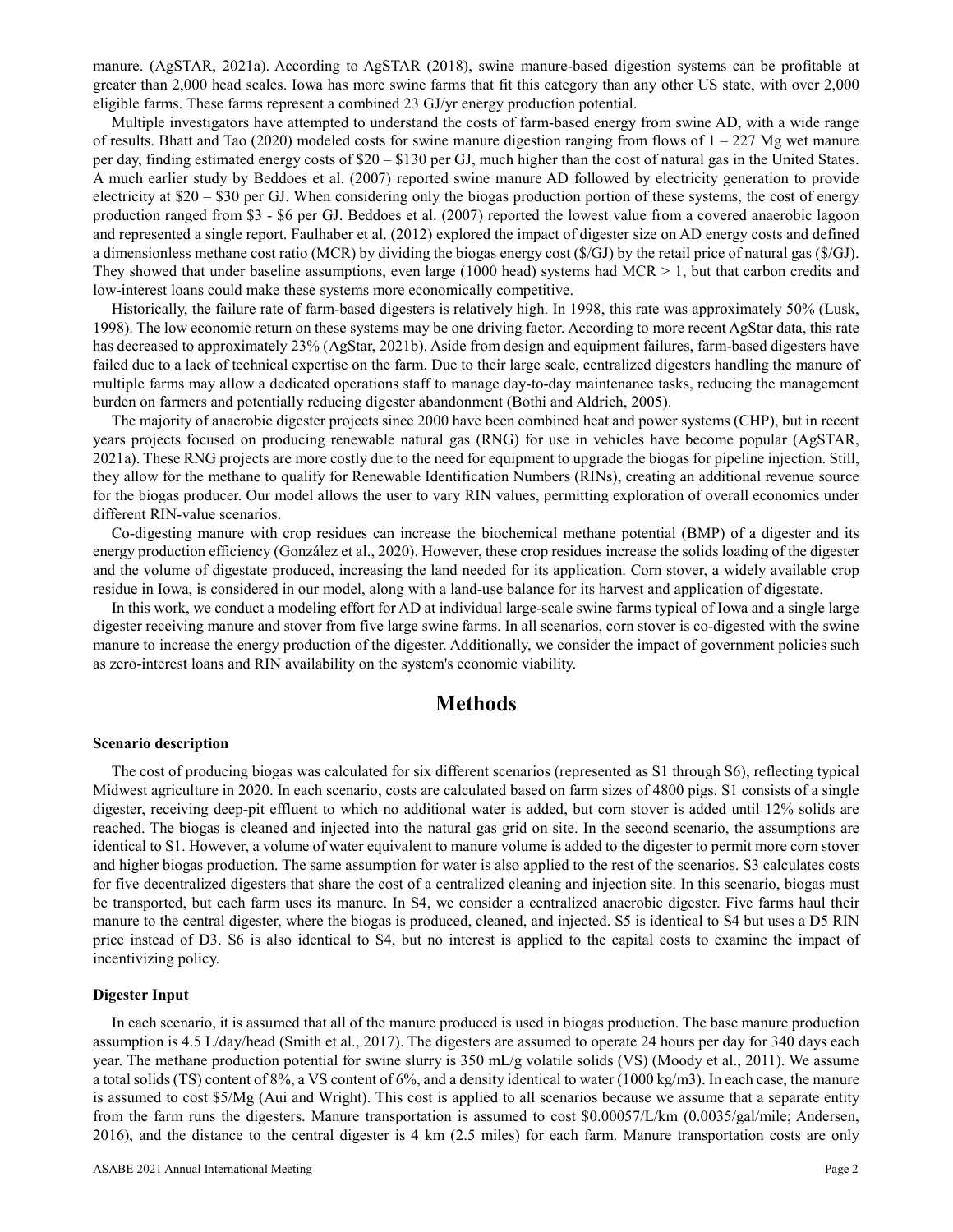considered in S4. The manure transportation cost is considered in addition to the manure cost.

The methane potential of corn stover is 180.3 mL/g VS. The TS, and VS content of wet corn stover are 90.3% and 84.1%, respectively (Moody et al., 2011). The cost of corn stover is assumed to be \$20/Mg (Aui and Wright), including biomass transportation to the digesters. The digesters are assumed to achieve 75% of the biological methane potential.

In each scenario, the mass of corn stover added to the digesters was calculated to meet a 12% solids content after the addition of manure and water. This amounted to stover mass flows in the range of 5 - 9% of the total mass of digester input. In S2 through S6, water and manure each accounted for 45% of digester input mass.

We compared the land required for this biomass demand to the land usage for manure application. Assuming a harvest rate of 3 tons/ac, the biomass demand's land requirement ranges from 50 ha/yr (125 ac/yr) in S1 to 1,000 ha/yr (2,500 ac/yr) in S4. We assumed the manure's nitrogen content to be 6 kg/m<sup>3</sup> (0.05 lb/gal) (Smith et al., 2017) and the manure application rate to be 168 kg/ha (150 lb/ac; Maximum Return to Nitrogen, 2021). This results in a land application requirement of 650 acres in scenarios one through three and 3200 acres in scenarios four through six. Therefore, the land needed for biomass harvest is 77% of the manure application land requirement at its maximum demand. Table 1 shows the details of this calculation.

|                                 | Unit     | S <sub>1</sub> | S <sub>2</sub> | S <sub>3</sub> | S <sub>4</sub> | S <sub>5</sub> | S <sub>6</sub> |
|---------------------------------|----------|----------------|----------------|----------------|----------------|----------------|----------------|
| <b>Biomass Demand</b>           | Mg/yr    | 375            | 1500           | 1500           | 7500           | 7500           | 7500           |
| <b>Biomass Harvest Rate</b>     | Mg/ha    | 7.4            | 7.4            | 7.4            | 7.4            | 7.4            | 7.4            |
| <b>Biomass Land Requirement</b> | ha/yr    | 50.6           | 202            | 202            | 1010           | 1010           | 1010           |
| Annual Manure Production        | m3/yr    | 7,340          | 7.340          | 7,340          | 36,700         | 36,700         | 36,700         |
| Nitrogen Content of Manure      | $Mg/m^3$ | 0.006          | 0.006          | 0.006          | 0.006          | 0.006          | 0.006          |
| Nitrogen Production             | Mg/yr    | 44.00          | 44.0           | 44.0           | 220.0          | 220.0          | 220.0          |
| Land Application Requirement    | ha/yr    | 261.7          | 261.7          | 261.7          | 1308.5         | 1308.5         | 1308.5         |
| Land Portion Needed for Harvest |          | 19%            | 77%            | 77%            | 77%            | 77%            | 77%            |

**Table 1. Biomass Use / Land Application Balance.**

### **Biogas Production**

After the digester inputs were calculated, the manure and corn stover's methane production was calculated and added to total methane production. This value was converted to biogas by assuming the biogas is 60% methane by volume (Aui and Wright). The annual biogas production ranged from approximately  $230,000$  m<sup>3</sup> in S1 to 2.4M m<sup>3</sup> in S4 and beyond. The annual energy production in each scenario was calculated by assuming the energy density of methane is 37.6 MJ/kg (1010 BTU/m<sup>3</sup>; EIA, 2019) and applying a methane cleaning efficiency of 97% (Bekkering et al., 2010).

## **Digestate Production**

Solid and liquid digestate production was calculated as the remaining mass after biogas had been produced. By assuming the biogas produced is 60% methane, 6% water vapor, and 34% carbon dioxide by volume, the total mass of biogas was calculated. The mass of solid digestate was calculated by subtracting the mass of methane and carbon dioxide from the input solids. The mass of liquid digestate was calculated by subtracting the mass of biogas and solid digestate from the total digester input.

We assume the liquid will be recycled and used as the water input to the digester and the solid digestate has value as a fertilizer. Credit applied for liquid digestate is \$2.64/Mg (Aui and Wright). In scenario one, the credit for solid digestate is \$35.25/Mg for solid (Aui and Wright). In scenarios two through six, we apply a \$20/Mg credit for solid digestate, similar to the value of beef manure (Value of Manure Nutrients, 2007) because additional corn stover is added, reducing the total nutrient value.

### **Capital costs**

The digesters' capital costs were scaled similar to Aui and Wright, using a base digester cost from NREL, 2011. The based digester cost was approximately 27 million USD for an input flow of 9,434 tons/day. This cost was scaled for our flows ranging from 23 to 238 tons per day with a scaling factor (SF) of 0.6. Aui and Wright also include an "other" cost for equipment associated with the digester of \$58,000. This cost was scaled in an identical fashion to the digester cost. The scaled costs were then converted from 2011 USD to 2019 USD.

The capital cost of biogas cleaning equipment, manure and biomass storage, and injection is calculated following the methods of Bekkering et al., 2010. We assume the digesters or cleaning facilities are located 500 meters from the natural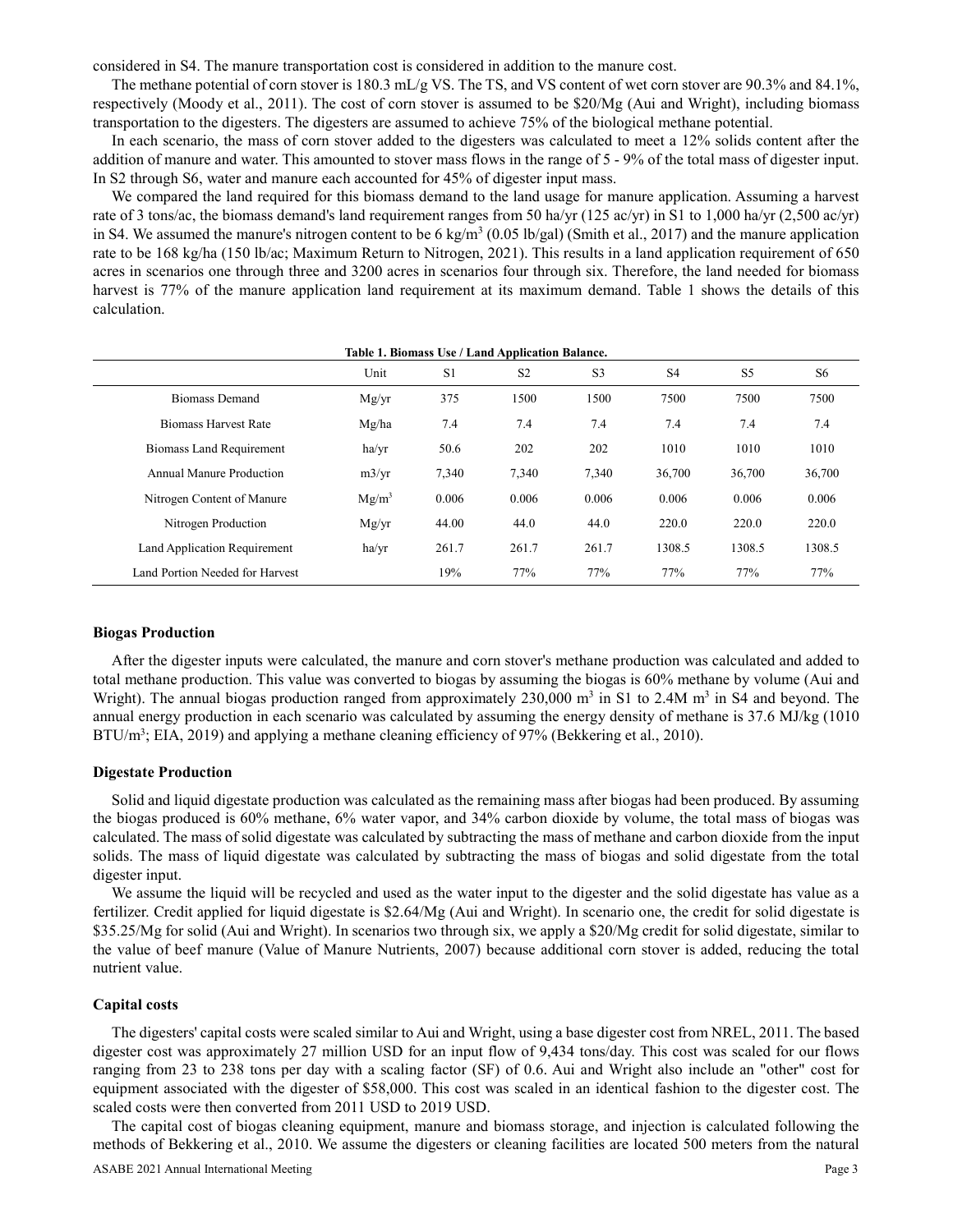gas grid when computing injection capital costs. These costs were converted from 2010 Euros to 2010 USD, then to 2019 USD. In S3, the cost of a biogas compressor pipeline from the decentralized digesters to the central cleaning facility is calculated based on Hengeveld et al., 2014, and converted to 2019 USD. We assume the digesters are all 2.5 miles away from the central cleaning and injection point in this scenario.

All of the capital costs are summed, and an annual capital cost is computed assuming a 20-year life at 7% interest. In S6, no interest is applied to capital cost.

### **Operating costs**

Operating costs for labor, maintenance, biogas cleaning, energy, and solids handling were calculated. Labor costs are based on Aui and Wright. For a daily biogas production of 8,432 m<sup>3</sup>, the annual labor cost is \$131,853. This cost was converted to 2019 USD and scaled linearly with the daily biogas production in each scenario. The annual maintenance cost is assumed to be 1% of the annual capital cost. According to Bekkering et al., 2010, the yearly cost of operation and maintenance of biogas cleaning equipment is 385 euros times the hourly biogas production. The digester's energy use was assumed to be 1.235 MJ/m<sup>3</sup> biogas (Hengeveld et al., 2014). The average cost of industrial electricity in Iowa is \$0.0689/kWh (EIA, 2020a). The solids handling cost, per Aui and Wright, is \$5.00/Mg of digestate.

### **Renewable Fuel Identification Numbers**

A source of income for biogas producers included in our model is Renewable Fuel Identification Numbers (RINs). RINs are bought and sold within fuel markets to meet compliance with the Renewable Fuel Standard. Biogas producers that utilize manure qualify for D3 RINs, defined as Cellulosic Fuels. We used the average price of D3 RINs from 2017 – 2020 of \$1.92 per gallon of ethanol equivalent (GEE) (EPA, 2020b). This value was converted to a price per GJ using a gallon of ethanol's energy content (0.08 GJ or 77,000 BTU), then applied this credit to each scenario's annual energy production.

Biogas producers that utilize food waste, fats, oils qualify for D5 RINs or Advanced Fuel RINs. In S5, we included a calculation of cost when using a D5 RIN, which averaged at \$0.58/GEE for 2017-2020 (EPA, 2020b).

### **Final Cost Calculation**

The final cost was calculated by summing capital and operating costs and subtracting the RIN and digestate credit values. A sensitivity analysis was completed by varying each of the 34 model inputs individually by 1%. The change in final cost was observed, and the sensitivity coefficients (percent change in output/percent change in input) were calculated for each input.

### **Natural Gas Comparison**

The ten-year average citygate price of natural gas in Iowa was used to compare to biogas cost. According to EIA (2020c), this price is \$5.21/1000 ft<sup>3</sup>. Using the average Iowa natural gas energy content of 39.8 MJ/m<sup>3</sup> (1067 BTU/ft<sup>3</sup>; EIA, 2020b), this translates to a cost of \$4.63/ GJ. Figure 1 shows the average city gate natural prices in Iowa since 1984 in both \$/MMBTU and \$/GJ.



**Figure 1. Iowa Citygate Natural Gas Price. The average citygate price for Iowa from 1884-2018 is shown. The most recent ten-year average was used in the model.**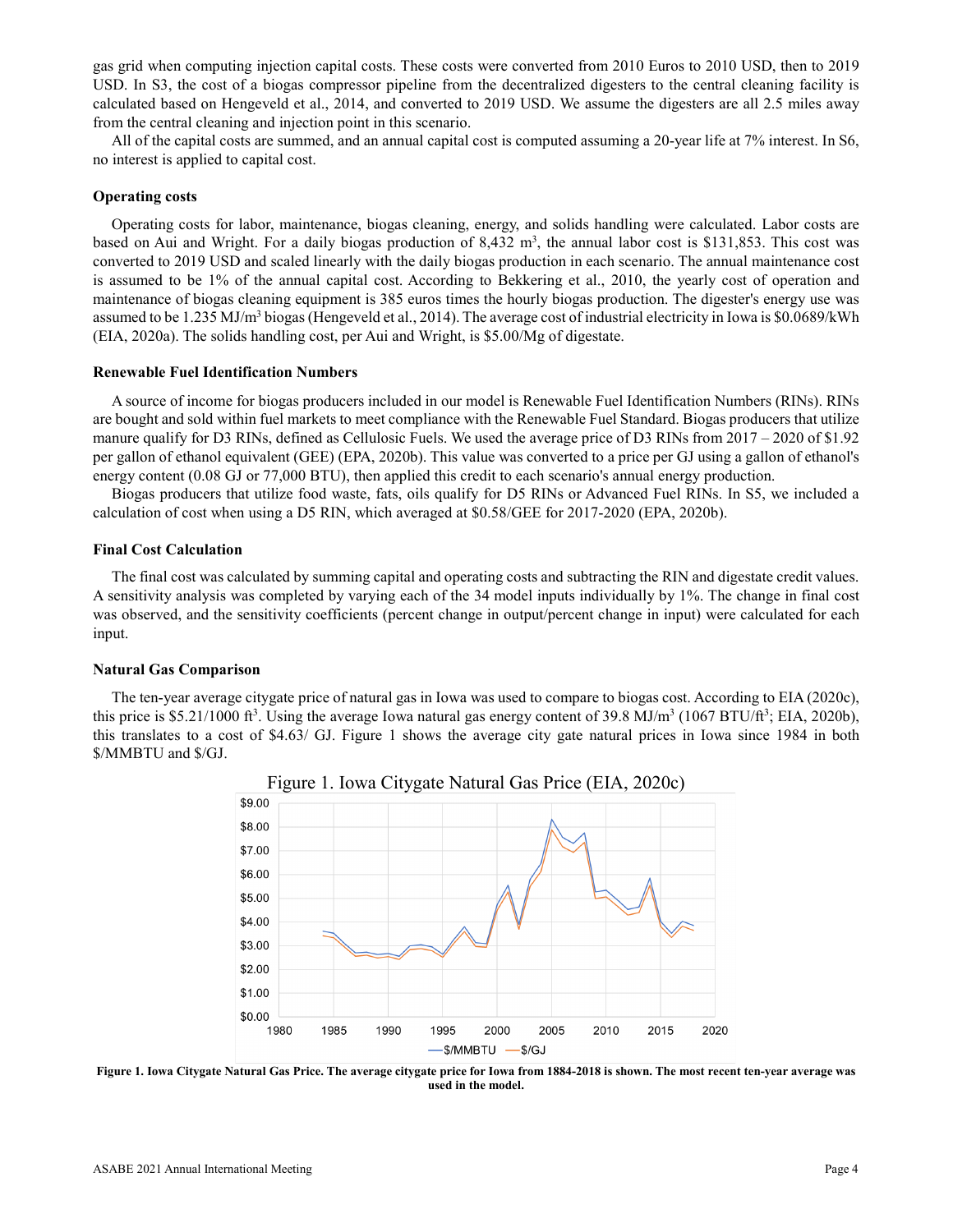# **Results and Discussion**

### **Annual Production and Costs**

The annual production of biogas, methane, and energy are summarized in Table 2. Because S1 does not utilize corn stover, it is the lowest production scenario. S2 and S3 have equal productions, and S4 through S6 have five times the production volume.

| <b>Table 2. Annual Production</b> |         |                |         |           |  |  |
|-----------------------------------|---------|----------------|---------|-----------|--|--|
|                                   | S1      | S <sub>2</sub> | S3      | $S4-6$    |  |  |
| Biogas $(m^3)$                    | 264,000 | 477,000        | 477,000 | 2,390,000 |  |  |
| Methane $(m^3)$                   | 158,000 | 278,000        | 278,000 | 1,390,000 |  |  |
| Energy $(GJ)$                     | 5,330   | 10,500         | 10,500  | 52,300    |  |  |

Table 3 shows the costs per GJ of energy produced for each cost category considered in the model. S1, the decentralized scenario, is the most expensive. This scenario does not have an economy of scale advantage or utilize biomass to increase methane production potential. By allowing for corn stover use, S2 is about \$7/GJ less costly than scenario one. In addition to the increased BMP from adding corn stover, the increased input mass and production required an increased size of digester and cleaning equipment, which allowed for the economy of scale advantage in this scenario. S3 was more costly than S2. This result shows that the centralized cleaning facility alone (i.e., without centralized digestion) does not have any economic benefit over a decentralized scenario for the swine farms at the scales examined in this study. S4 is the least costly scenario with a non-zero interest rate. The economy of scale associated with totally centralized production was more significant than the disadvantage of transporting manure. This result is consistent with the findings of Hengeveld et al., 2014. Using a D5 RIN price makes S5 the most expensive of any other scenario. With no interest cost considered, S6 has a \$5/GJ advantage over scenario four.

| <b>Table 3. Cost Breakdown</b>  |                |                |                |             |                |             |  |
|---------------------------------|----------------|----------------|----------------|-------------|----------------|-------------|--|
| Costs (USD/GJ)                  | S <sub>1</sub> | S <sub>2</sub> | S <sub>3</sub> | <b>S4</b>   | S <sub>5</sub> | <b>S6</b>   |  |
| Manure                          | \$6.35         | \$3.51         | \$3.51         | \$3.51      | \$3.51         | \$3.51      |  |
| Corn Stover                     | \$1.30         | \$2.87         | \$2.87         | \$2.87      | \$2.87         | \$2.87      |  |
| Manure Transport                | \$0.00         | \$0.00         | \$0.00         | \$1.69      | \$1.62         | \$1.62      |  |
| Capital                         | \$25.60        | \$20.29        | \$23.38        | \$9.89      | \$9.89         | \$5.24      |  |
| <b>Operating Costs</b>          | \$7.55         | \$7.63         | \$7.66         | \$7.53      | \$7.53         | \$7.48      |  |
| <b>Cost (Pre-Credit)</b>        | \$40.80        | \$34.30        | \$37.43        | \$25.49     | \$25.42        | \$20.73     |  |
| Digestate Credit                | $-$7.03$       | $-$ \$6.34     | $-$ \$6.34     | $-$ \$6.34  | $-$ \$6.34     | $-$ \$6.34  |  |
| <b>RIN</b>                      | $-$ \$23.63    | $-$ \$23.63    | $-$ \$23.63    | $-$ \$23.63 | $- $7.14$      | $-$ \$23.63 |  |
| <b>Cost (Including Credits)</b> | \$10.13        | \$4.33         | \$7.46         | $-$ \$4.48  | \$11.94        | $-$ \$9.25  |  |

## **Capital**

The annual capital costs of each component are summarized in Table 4. The digester makes up the highest portion of capital costs in S4 through S6 at 67% and the lowest in scenario one at 52%. The cleaning costs in scenario three are lower than the other scenarios because the cleaning equipment cost is shared between five digesters. However, the biogas grid costs bring S3's total annual capital costs to about \$30,000 more than S2. The capital costs of S4 and S5 are much higher than in any other scenario. With no interest cost considered, the capital cost in S6 is \$240,000 less than in scenarios four and five.

| Table 4. Annual capital costs by component |          |           |           |           |           |                |  |
|--------------------------------------------|----------|-----------|-----------|-----------|-----------|----------------|--|
| Component                                  | 51       | S2        | 33        | S4        | S5        | S <sub>6</sub> |  |
| Digester                                   | \$77,500 | \$121,000 | \$121,000 | \$317,000 | \$317,000 | \$168,000      |  |
| Cleaning                                   | \$57,300 | \$75,000  | \$31,200  | \$156,000 | \$156,000 | \$82,700       |  |

ASABE 2021 Annual International Meeting Page 5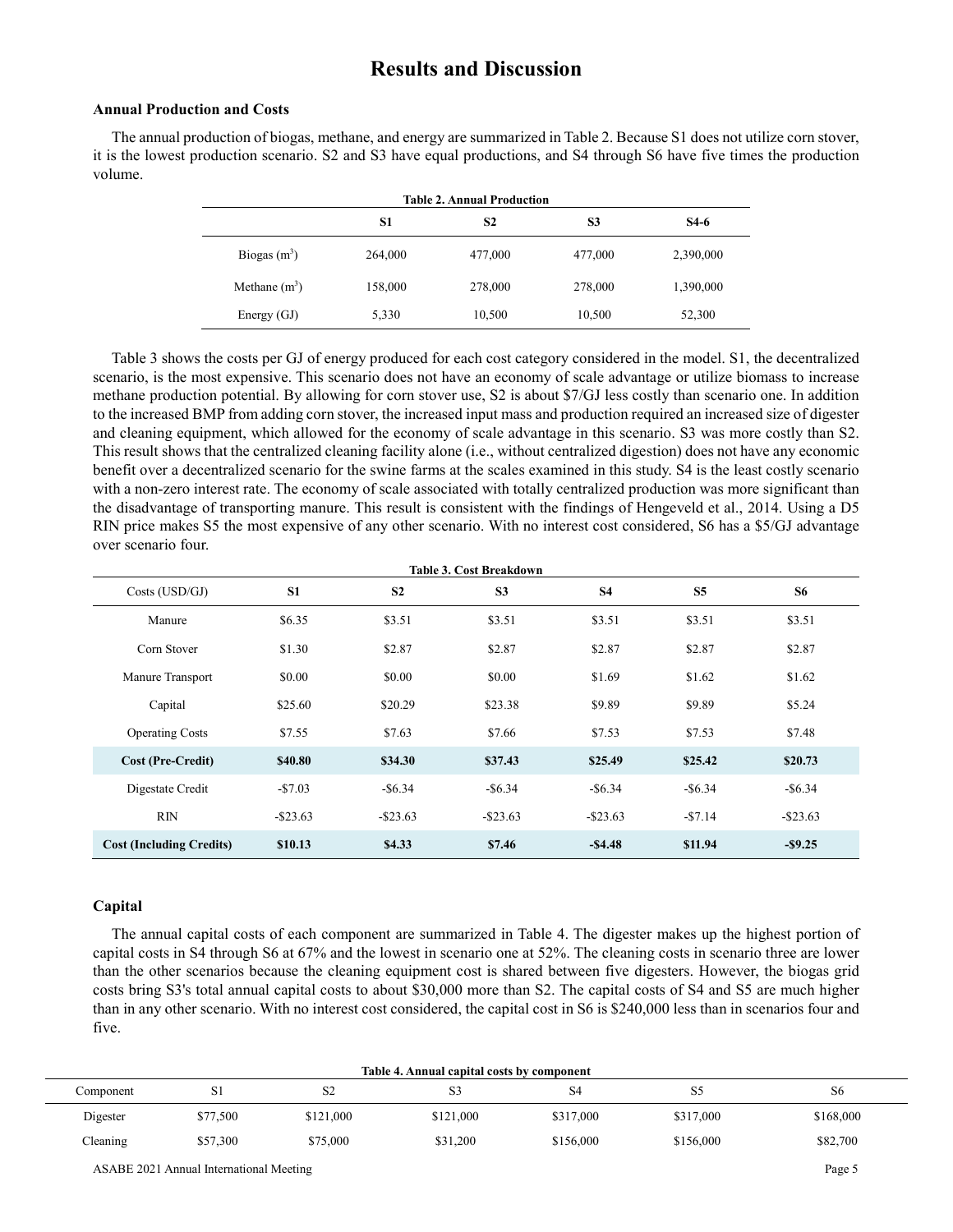| Injection    | \$9.400   | \$9,400   | \$9,400   | \$9,400   | \$9,400   | \$4,980   |
|--------------|-----------|-----------|-----------|-----------|-----------|-----------|
| Biogas Grid  | \$0.00    | \$0.00    | \$76,200  | \$0.00    | \$0.00    | \$0.00    |
| Storage      | \$3,740   | \$6,760   | \$6,760   | \$33,800  | \$33,800  | \$17,900  |
| <b>Total</b> | \$148,000 | \$212,000 | \$244,404 | \$517,000 | \$517,000 | \$274,000 |

# **Natural Gas Comparison**

Figure 2 shows the scenario costs compared to the average price of natural gas in Iowa. S2, S4, and S6 are less expensive than the cost of natural gas, with S6 (no interest) being the most competitive option.



Figure 2. Energy production costs compared to Iowa natural gas price

# **Sensitivity Analysis**

The sensitivity analysis results for the ten most sensitive inputs are shown in Figure 3. The three most highly sensitive inputs are the RIN price, the annual operating days, and the biogas methane cleaning efficiency.

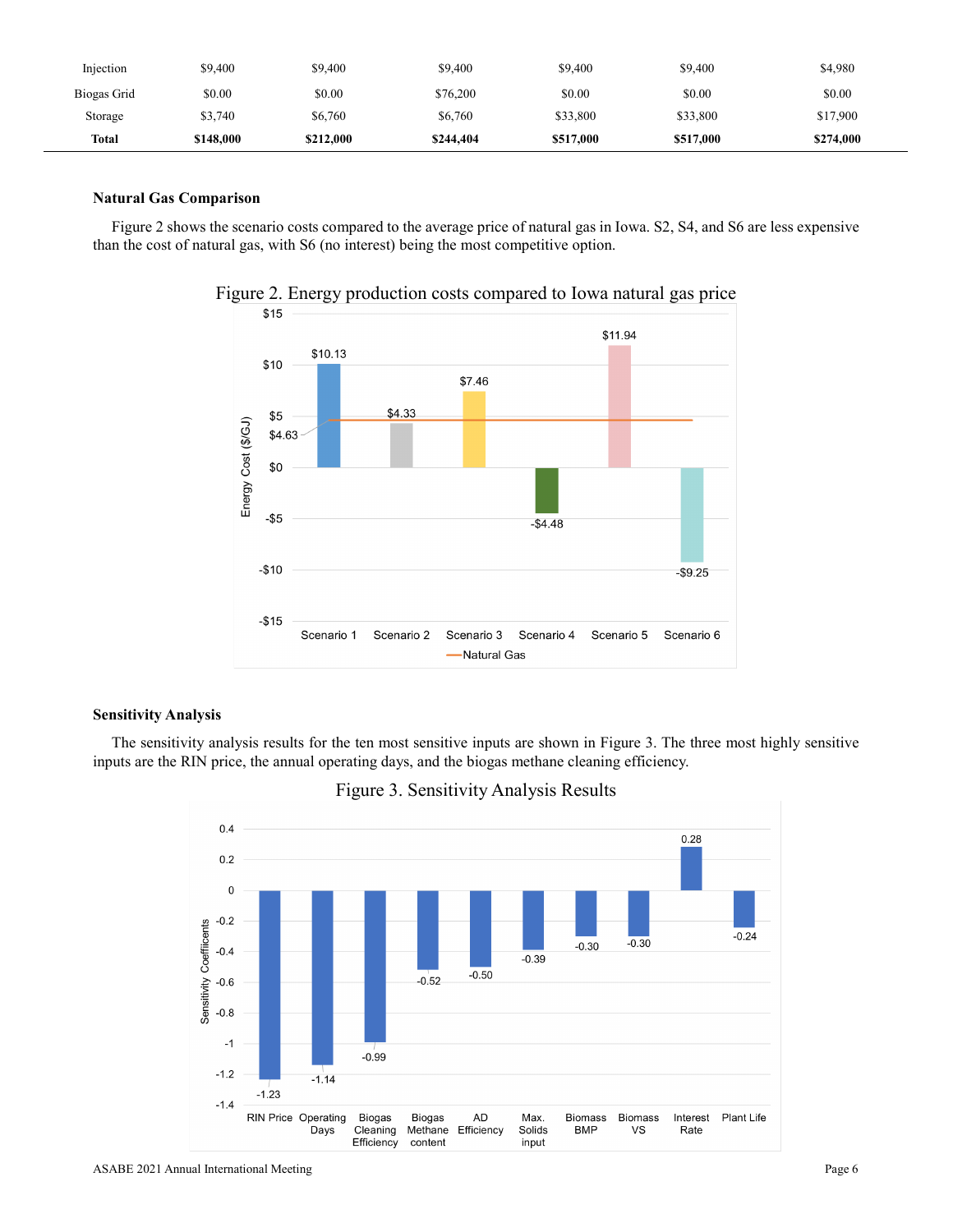#### **Figure 3. Sensitivity analysis results. The sensitivity coefficients for the ten most sensitive assumptions in S4 are shown.**

The most sensitive input to scenario 4 was RIN price, with a sensitivity coefficient of 1.23. As shown in Figure 4, the price of D3 RINs has varied greatly since 2013. Given the high sensitivity of the model results to the RIN price, the volatility in this price would profoundly affect the profitability of the system. The average price of D5 RINs is over 3x lower than D3 RINs, so agricultural digesters continuing to utilize D3 RINs will be extremely important. In 2020, the volume standard for D3 RINs was 0.59 billion GEE (47 million GJ) (EPA, 2020a). This volume would accommodate approximately 900 systems in S4 configuration. The standard for D5 RINs is much higher at 5.09 billion GEE (400 million GJ). This volume could accommodate 8000 S4 systems, but as shown in the sensitivity analysis and the results of S5, the lower price of D5 RINs would decrease profitability and the system's competitiveness.



**Figure 4. D3 RIN Transfer Prices. The transfer prices for transactions from 2013 to 2020 are shown.**

The next most sensitive input was the assumption of annual operating days. A 1% change in the 340-day assumption caused a 1.14% change in the final cost. This result shows a prolonged shutdown would have a significant negative effect on the system's profitability, but any improvements in increased days of operation could have a significant positive effect. Another highly sensitive input was the biogas cleaning efficiency. Improving efficiency would decrease costs as more methane would be available for energy production.

Less sensitive inputs include the process assumptions for methane content of biogas, the digester efficiency, the maximum solids input, and the BMP and VS content of the biomass. While these inputs can be altered slightly with digester type or feedstock changes, they are not as volatile or easily changed as the other sensitive inputs. Interest rate and plant life, inputs that affect the capital costs were also in the ten most sensitive inputs. As shown in scenario 6, government programs offering zero-interest loans on capital would be useful for the system's profitability.

# **Conclusion**

The model created shows that centralizing biogas production systems utilizing swine manure and corn stover is more cost-effective than a decentralized system. However, without centralization, costs competitive with the price of natural gas can be reached when corn stover input is increased through water addition to the digester. In each case, sufficiently high RIN prices are needed to reach cost parity with natural gas. Given the uncertainty of RIN price, other incentives such as zero-interest loans may aid in the adoption of centralized systems.

# **References**

- AgSTAR. (2021a, April). *AgSTAR Data and Trends*. Retrieved from United States Environmental Protection Agency: https://www.epa.gov/agstar/agstar-data-and-trends
- AgSTAR. (2021b, April). *Livestock Anaerobic Digester Database*. Retrieved from United States Environmental Protection Agency: https://www.epa.gov/agstar/livestock-anaerobic-digester-database
- Andersen, D. (2016, May). *What does manure application cost?* (I. S. Outreach, Producer) Retrieved from The Manure Scoop: http://themanurescoop.blogspot.com/2016/05/what-does-manure-application-cost.html
- Aui, A., & Wright, M. (n.d.). *Life Cycle Cost Analysis of the Operation of Anaerobic Digesters in Iowa.* Iowa State University, Department of Mechanical Engineering. Iowa Economic Development Authority.
- Beddoes, J. C., Bracmort, K. S., Burns, R. T., & Lazarus, W. F. (2007). *An Analysis of Energy Production Costs from Anaerobic Digestion Systems on US Livestock Production Facilities.* Unitied States Department of Agriculture Natural Resources Conservation Service. Retrieved from https://directives.sc.egov.usda.gov/OpenNonWebContent.aspx?content=22533.wba%20table%204?
- Bekkering, J., Broekhuis, T. A., & van Gemert, W. J. (2010). Operational modeling of a sustainable gas supply chain.